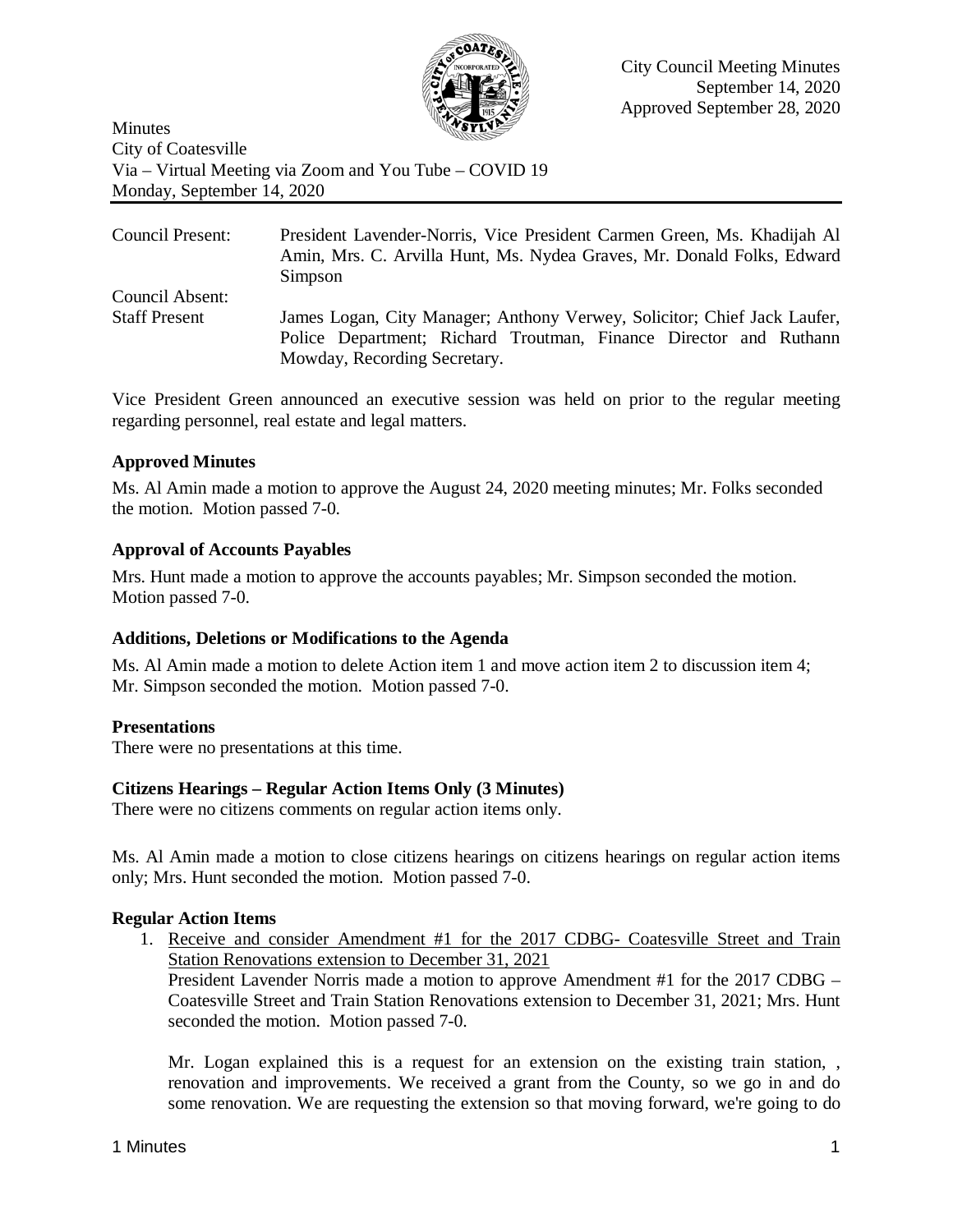the right renovations. HBO came in, and used the existing train station for a movie set. They did make some upgrades, which were wonderful, that left us with a balance on the grant, but we were unable to get in and complete the renovation. So, we need an extension to do so. The extension is to be completed by December 31, 2020.

2. Receive and consider 2021 Minimum Municipal Obligation (MMO)

President Lavender-Norris made a motion to approve the 20201 Minimum Municipal Obligation (MMO); Mr. Folks seconded the motion. Motion passed 6-0-1. Ms. Graves abstained from the vote.

Mr. Troutman explained this is an annual requirement. It is five pages in your package. The first two pages are a memo, the third, fourth and fifth pages are individual pages for each of the pension plan. The total is 1.468 million, which is about a one and a half percent increase over last year. The increase is based off a percentage of salary. There are three individual pension plans, each one, represents a certain constituency within the city employment. We are obligated to make minimum obligations each year. It is a formula calculation that is spelled out in the documentation. We insert our payroll and a few other aspects, for example, what the police may be contributing as part of their requirements and then the formulas crunch it out based on what the actuaries have determined and that creates our minimum amount that is due for each year of which approximately 400,000, a little higher than that is reimbursed by the Commonwealth. And we'll find that amount out, roughly September of next year.

Mrs. Hunt made a motion to close regular action items; Ms. Graves seconded the motion. Motion passed 7-0.

### **Discussion Items**

1. Meeting Minutes

There was no discussion on meeting minutes at this time.

2. Open Parks

Mr. Logan explained the parks are open now. we continue to get requests from our residents wanting to have events in the parks. At this time, we have not been accepting special event applications, but some folks just want to have family gatherings in the park. I'm not sure what we want to tell him. In having private events there are controls and monitoring of the safety portion. But who monitors social distancing for special events. If we do approve a park gathering, all of them kind of have to be special events so we can review their safety guidelines to make sure it's in line with the County and state safety guidelines. There was the FISH Rodeo, which we kind of tabled that last time. Mr. Terry has been having this event annually and he came and he wants to have the event again and we kind of tabled it because the parks were not open for special events. So if we're going to open them, it's either we're going to start accepting applications or we're not, I mean, we just have to make it clear with the guidelines or, or what the expectations are when they have the events. I guess what's the gathering number at this point? The amount of people at an event is on the application.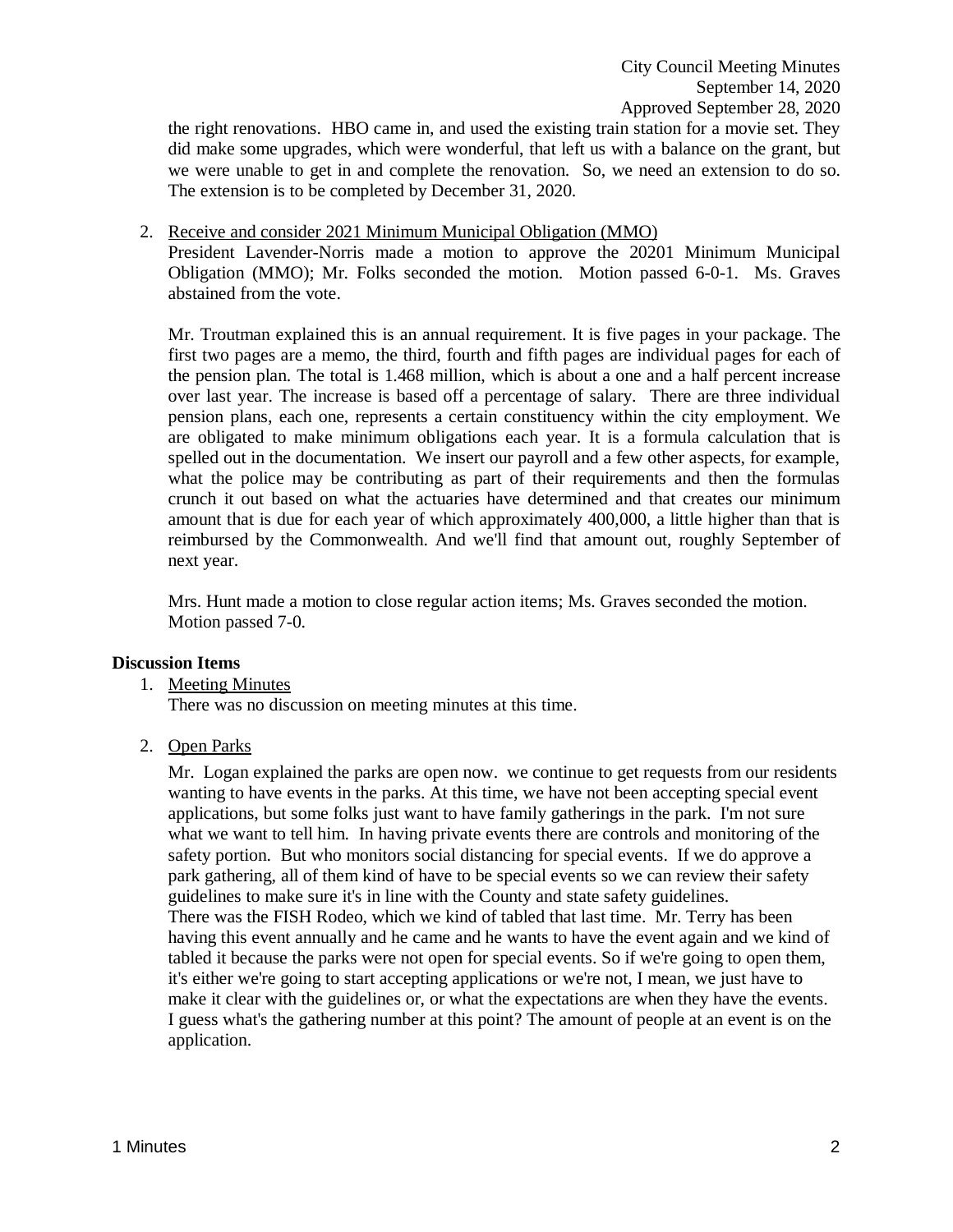The application may need language to include COVID, safety guidelines for events. Once a date has been set, we can put something on the website, informing the residents, you know, the parks are open for events.

Mr. Logan stated he would meet with the Police Chief and Fire Chief to discuss opening the parks. The events usually go to each department for approval before the City Manager signs off.

What about churches? A couple of churches have inquired about having events at the park. Is it going to be open for them as well or just family events? The City always allowed nonprofit organizations, churches to utilize the park, it should be open for everyone.

Council agreed to open the parks for special events with the safety guidelines.

### 3. Public Roundtable

Mr. Logan stated if you recall, we had a protest in a March for Black Lives Matter after the death of George Floyd. There was close to 500 people that were involved in the March and the March was a very peaceful March. And from that remarks, we had a number of folks, residents, community, individuals, law enforcement, clergy and discussed opportunities to meet together.

In the lines of a community round table, we thought we would bring together not just individuals in the community. I want to talk about, you know, things that are going on, not just black lives matter, not just the police brutality, not just, you know, our kids, but a little bit of everything. You know, we have issues around our youth development and education and we have a community center. We have issues with seniors. This public round table will be designed to have people come to the table. We have a list of priorities right now, given the climate of what's going on, but we know what's going to be at the top of the list, but, but this is the first time that we are opening up the dialogue. This is a great way to do it. And, you know, I just want to thank Ms. Graves for wanting to take the lead on this and help me put this together. Ms. Graves stated, I think it's important for our community to be thoroughly represented. We are a big and diverse community and Council, we represent our wards and we have two at large members that represent our wards, but would love to hear from our community members directly on how they want us to govern a Coatesville that works for them. I think pulling residents closer into governing and not only having them sit at the round table and talk about their vision for a better Coatesville or tension that they have with Coatesville as it is, but then creating legislation out of that to really make us more effective and more responsible, as a council it's going to be pretty important. I think pretty big to continue as we grow as a city to grow in the direction that fits our residents.

Mr. Logan announced the date for the roundtable is September 29, 2020 from 6 pm to 8 pm. It will be outside weather permitting.

#### 4. Fee Schedule

Mr. Logan announced the City recently approved a Resolution for the fee schedule. In the Resolution there were some typo's in the Resolution. This is basically to inform you of the errors in the Resolution. One error was \$.04 and should be \$.40 and then grammatical errors that we needed to clean up. We have the deletions as well, things that we don't even do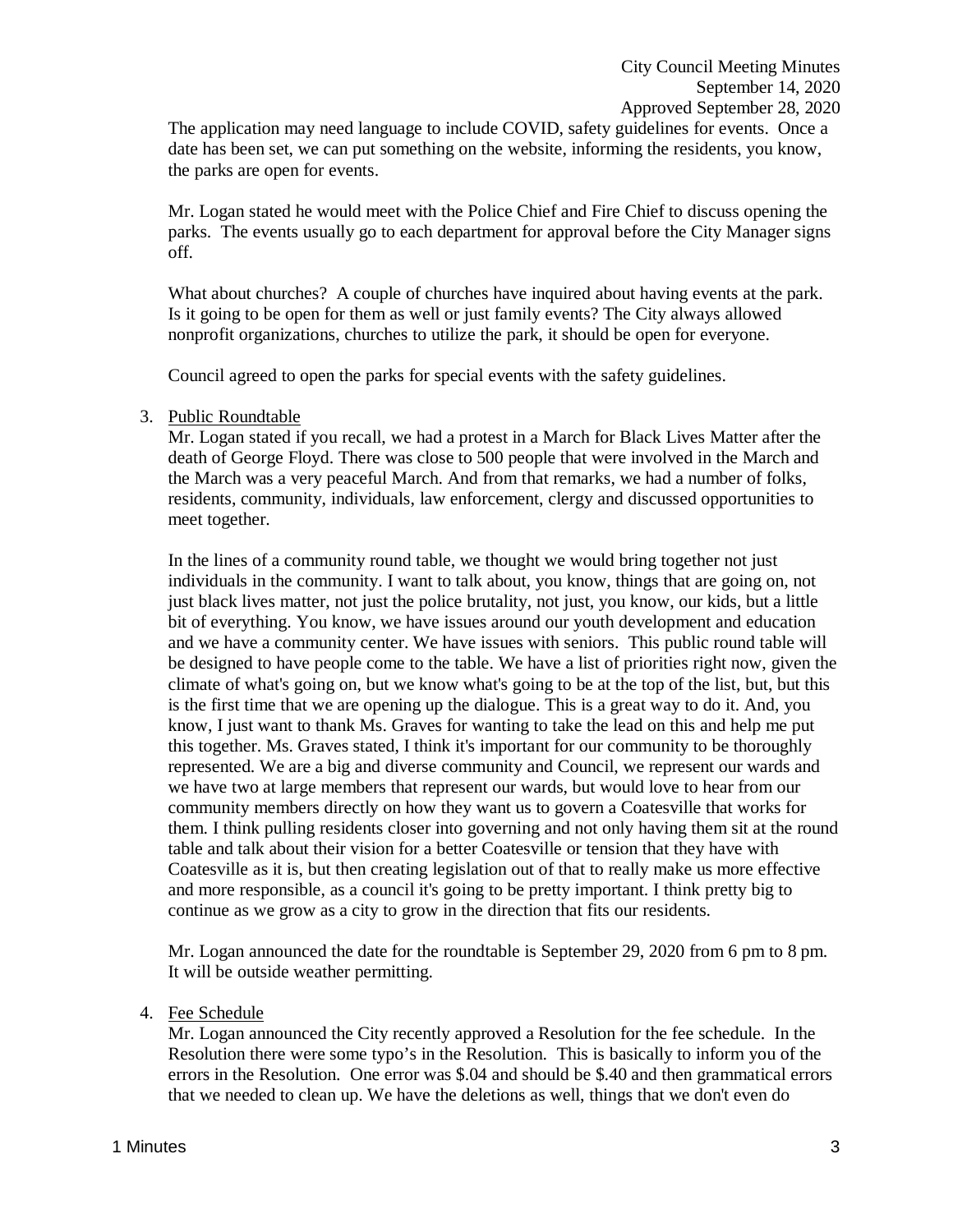anymore. So, we just want to make sure that it's tightened up it's accurate. That is why we have to revise it. The fees are not designed to really increase in the situation to generate revenue, they are designed to be a balance in the department.

## **Reports**

1. Solicitor

Mr. Verwey announced he:

- worked on litigation matters involving a right to know request and certain civil actions involving the city. worked on contract issues related to projects within the city primarily related to first Avenue and Lincoln highway.
- worked on real estate matters regarding development within the city, including a proposed RDA sale of a property.
- worked on a right to know request matter independent of litigation matter and that matters currently pending.
- provided general advice and direction to city administration with regard to various matters during that time period.

## 2. City Manager

Mr. Logan announced:

Business & Community Development

- DEPG resumed construction on both the Diamond Street and E. Lincoln Highway's streetscape. Jim and Steve DePetris along with others including PECO, TN WARD, and Cedarville's Kyle Turner, leading the meeting got things back on track. DEPG is working hard to complete not only the streetscape project, but the Gateway Project is picking up steam with new leasing interest.
- Train Station Action Items
	- $\circ$  Pennoni has completed 100% plans and presented to Amtrak & SEPTA for the Train Station platforms
	- o City will receive Amtrak's design approval letter
	- o \*Construction bids anticipated to open in November (NTP)
	- o \*Projected physical work to start in February 2021 *\*Amtrak has not reviewed or committed to any of these dates. These are tentative goals to advance the project.*
- September 9<sup>th</sup> 2020 Community Revitalization Program Funding Awards:
	- o City of Coatesville Train Station Parking Garage. CRP funds would be used for construction of a parking garage within the City's revitalization district. The 450 space parking garage will serve regional rail riders for Amtrak and SEPTA users. SEPTA service is expected to return to the City by 2022 with between 350 to 430 boarding's a day. Note: \$500,000 of CRP funds were awarded to this activity in 2019.
- 30/82 Re-alignment completion is targeted for spring 2021. Delays were due to underground power lines and water issues that surfaced, and due to recent severe storms PECO's service personnel were reallocated to neighborhoods impacted by down trees and flooding.

Community Update/Awareness & Events: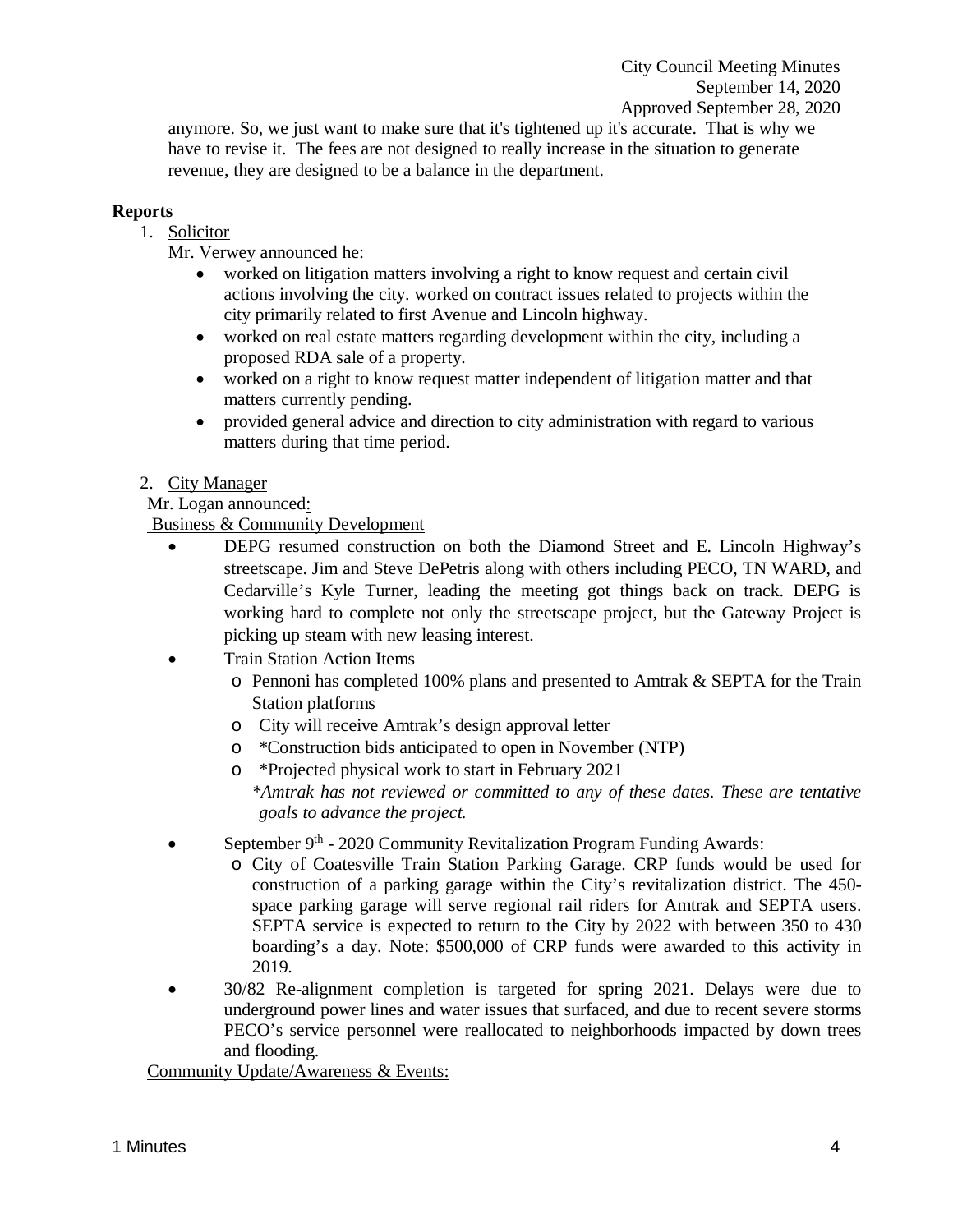- We are pleased to assist with Voter Registration and Census Awareness in the City of Coatesville. Ms. Chaya Scott is spearheading an effort to give everyone an opportunity to complete the Census and Fonz Newsuan is leading the Coatesville bridge to bridge "Rock the Vote" city-wide initiative! So far, they have over 100 volunteers (including our youth) that will be stationed throughout the city on Saturday, September  $19<sup>th</sup> 10:00$ a.m. – 6:00 p.m. to provide census and voter registration assistance and information. In keeping with our East End focus, they will have a tent set up on Chestnut Street between Palmer Park and the Community Center. The tent, table, chairs, materials and pens will be provided. Please consider volunteering for a 2-hour time slot beginning @ 10:00 a.m. We suggest 4-5 volunteers per 2-hour time slot. This number includes a person that will help monitor social distancing, wearing of mask, etc. They would like to see each Church, the Mosque and Organizations within the target area represented. Carmen Boyd, W.C. Atkinson Memorial Community Service Center, Inc
- Pop Up & Shop On Saturday, September 12, 2020 the City of Coatesville hosted its first Open Air Market featuring participants from the CREATE Business Start-Up program. These new and emerging entrepreneurs displayed their products and services for interested patrons seeking something new and different. Social distancing and mask were worn during the 6hr event.
- COVID- Testing Schedule 9/14 9/20
	- o Monday Government Service Center 601 Westtown Road, West Chester 10 am 3 pm
	- o Tuesday Lutheran Good Shepard 107 S.  $17<sup>th</sup>$  Ave, Coatesville 10 am 3 pm
	- o Wednesday Kennett Fire Company 301 Dalmatian St. Kennett Square 10 am 3pm
	- o Thursday No sites
	- $\circ$  Friday– Government Service Center 601 Westtown road, West Chester 10 am 3 pm
- Mr. Turner from Cedarville stated a meeting was held on site with DEPG, Mr. Logan and PECO on August  $28<sup>th</sup>$  to review the project work. We seem to have a very good path forward. Everybody seemed to understand what their roles were. There was a schedule that was laid out and they are anticipating completion of all the work for diamond street and the South side streetscape improvements by the end of October. Moving on to first and Lincoln, the completion of PECO work was anticipated in June, that ended up getting pushed to late July due to some of the storms that rolled through and some of the storm work that PECO had to do. During that process, Cedarville did inform the contractor and has kept the contractor informed regarding potential start dates. We sent about three letters to them, just kind of keeping them apprised of the situation, when the work was anticipated to be completed, and trying to get revised schedules out of them. The PECO work was finally completed on July 20th or 23rd, 2020, Cedarville met with PECO on July 27th out at the site to confirm that all lines were energized. We also confirmed that some additional conflicts along the South side, along dr. Martin Luther King, Jr. Boulevard for 1st Avenue were also being addressed, those items have since been addressed. On July 30th Cedarville did inform the contractor that all known utility conflicts had been resolved and work could resume. Cedarville is working with city administration to get the contract back out on the site. Additionally, we have followed up with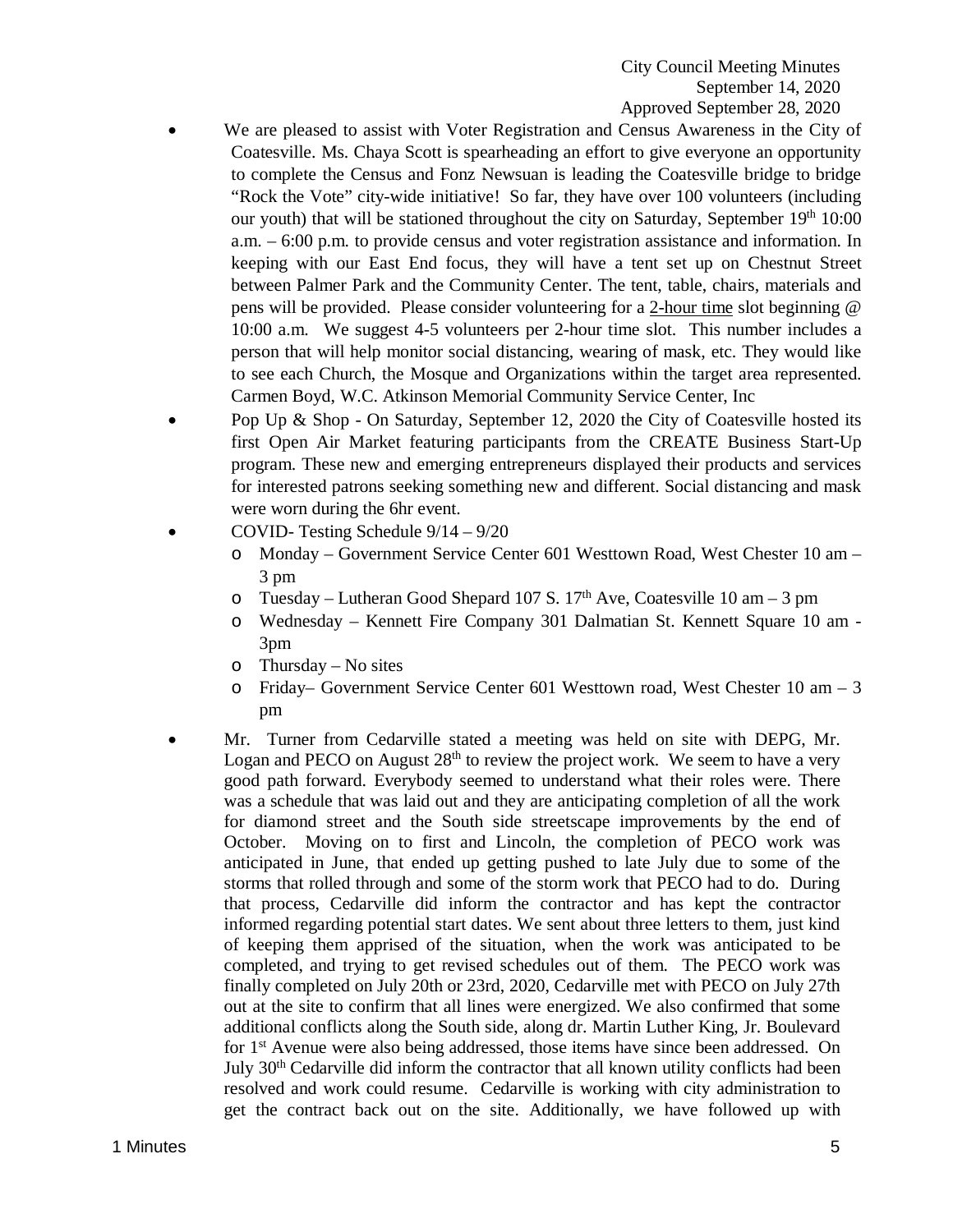PennDOT regarding striping the lines, due to some of the ongoing issues that we've been having, just trying to some lines painted back out there. We are working to confirm it, but it's a little bit slow working with PennDOT. Moving on to the Lincoln Highway streetscape. I am not sure how familiar anybody is with the Lincoln highway streetscape project; however, this will be the continuation of the streetscape improvements from the end of the DEPG's work limits, down to somewhere between 3<sup>rd</sup> and 4<sup>th</sup> Avenue. Cedarville held a project field view with PennDOT on September 2nd, Mr. Logan was in attendance to that based on that we have a follow up meeting tomorrow to review some of the final scoping, and get that finalized and get PennDOT's final sign off on the environmental scoping documentation. Hopefully, I will be able to present Council with a proposal for this work by the next city council meeting. The construction for this work could begin as soon as spring 2021. Finally, the last, the infrastructure type improvements that are going on in the city, such as Palmer Park phases, two and three, Cedarville has been working with Natural Lands Trust, in the City to implement the conceptual plans that Natural Lands has provided. We are currently at a 30% design phase, and we have a meeting scheduled later this week to review that those plans with naturally ends in the city.

3. Finance Director

Mr. Troutman explained his report will be at the next meeting.

### **Citizens Hearings Non-Agenda Items Only (3 Minutes)**

There were no citizens comments on non-agenda items at this time.

### **Special Events**

There were no special events at this time.

#### **Council Comments**

Mr. Folks congratulated Mr. Logan again for being our new city manager. Do us proud, young man. We'll see what happens with this city and you. I think this is going to be really good to the residents. Thank you again for listening and letting us do our job. It was a long week, long weekend, a lot going on in the city. We are rising, slowly, slowly, slowly, but surely, we all are. Pray for us, pray for City as a whole. Protect yourselves, it's tough right now, but we can overcome. Have a good night. Thank you.

Ms. Al Amin thanked everybody that came and watched on YouTube. Mr. Logan, I again voice congratulations to you. I want to thank you for your transparency for wanting to bring the residents and the staff together, Council, so that we can listen to the residents overall about everything and see what their desires are and, and how we can help to move those items forward. I just want to say thanks to everybody in city hall for all your hard work. Let's all keep Linda in prayer. Linda, I hope that you feel better with each day. Everybody, have a good night.

Ms. Graves thanked everyone at home that's listening, that's watching us on YouTube and on our council, Facebook, thank you all for participating and commenting along. I just want to say, you know, thank you all for being so willing to come out and participate in our pop up and continue to support our small and local businesses that we have here. I was very thankful for the businesses for participating and very serious about wanting those businesses to be at the forefront of our revitalization. I have a lot of constituents coming to me and asking me about cleanups, about wanting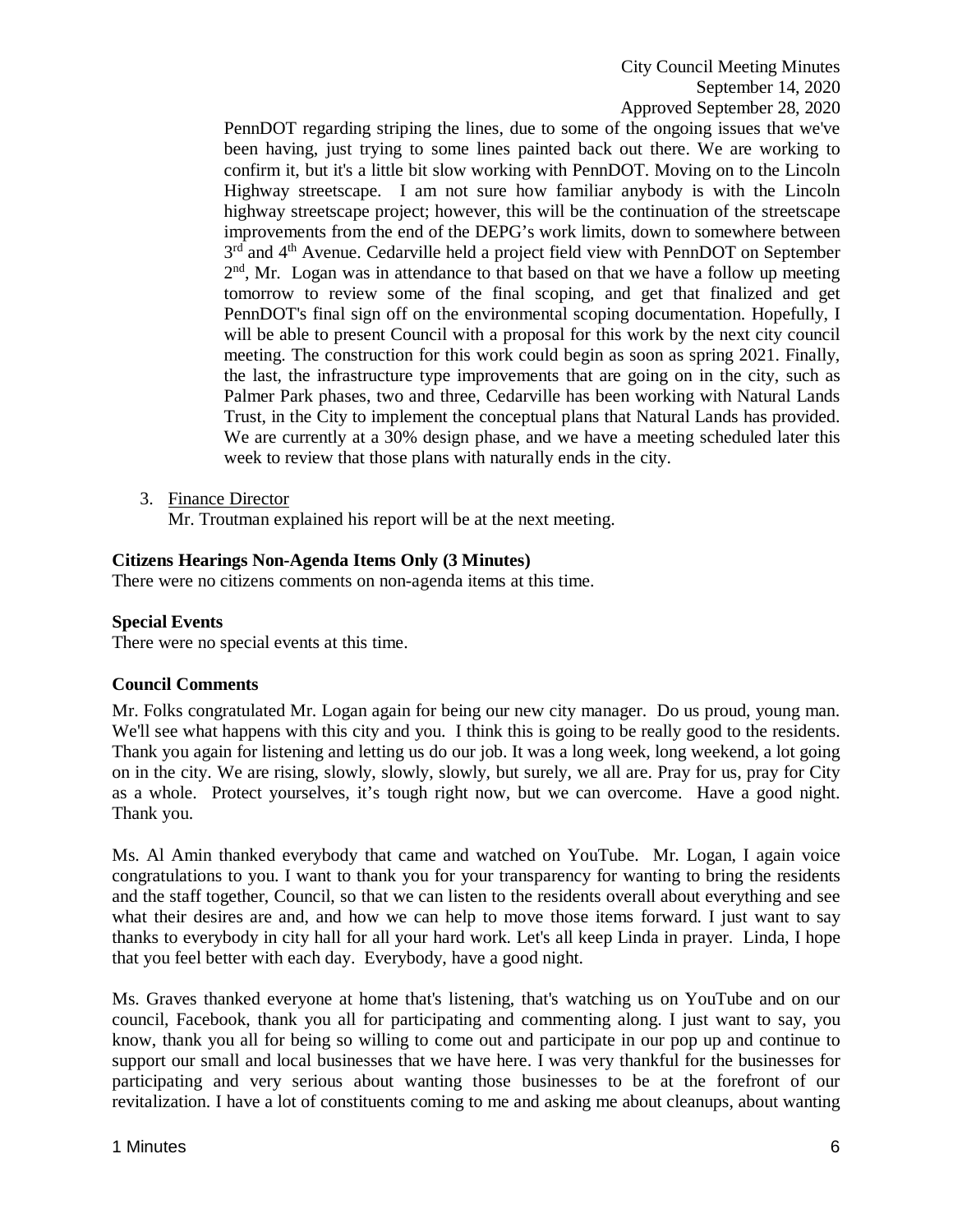to do cleanups. And I just want to let everybody know that our downtown manager, Charles Green, has supplies for cleanups, including vests, push brooms and gloves, and is willing to rent those out to anyone who wants to have cleanups or partner with anyone that wants to help clean. So, feel free to reach out to him for that, or reach out to Mr. Logan, who knows how to reach out to him. Thank you so much, our Councilwoman Al Amin and Mr. Logan for willing to work on the round table project with me and with us and really continuing to bring our constituents and for co governing. This is a great initiative for our city. I want to continue to extend prayers, to the family of Jason Jones and Diallo Green, and Ricardo in Lancaster, and continue to pray for the spirit of justice on Rich and Tyler. Thank you, guys. Have a good night.

Mrs. Hunt thanked everyone for joining us tonight via zoom or on Facebook or YouTube. Thank you for just hanging out with us. I want to also thank Mr. Logan for his leadership and his willingness to take on the tasks that he has taken on and doing it with such grace and such being so eloquent in the way that you represent the city. It means a lot. I just want to say thank you to all of our council persons. It's a pleasure working with all of you, gaining knowledge from each other, we're not always going to sit at the table and agree on everything, but I love the aspect of being able to not agree, but come to an agreement saying to each other and gaining things from each other. I want to thank our staff for the wonderful job that you do on a daily basis. I to want to continue to just ask God to continue to strengthen our council president as she has gone through a lot over these last few months and we continue to pray for you. And I know, I believe God, and I've been praying for you. So, I just, I'm just thankful that you're even enduring this whole night by sitting in the meeting, it just says so much of your character and the love that you have for the position that you hold. So, thank you so much. Carmen, you did a good job tonight. Thank you for our vice president. So, I'm just grateful to be a part of such a great body of people. And I love what we do collectively. We're nothing as an individual, but collectively we can climb mountains for this city. So again, I'm just grateful and I'm thankful and thankful to our residents. I look forward to moving the city forward along with you and the great things that we can do together. Thank you everyone. Please have a good night.

Mr. Simpson congratulated Mr. Logan. Congratulations, I know we've spoken since you have been appointed but, I wanted to publicly congratulate you and thank you for stepping into the position. Thank you. But I'm going to be honest with you. I've been on this council for 17 years, two thirds of the way through my 17th year. Alright, I have to tell you, I'm not very happy about some of our council members and you know, everybody wants to preach full transparency. You know, we as council members oversee the entire city staff, every department, every department from codes to public works to police and this, but in full transparency, when we have one city council member who wants to put on their Facebook posts, I'm going to read it. Police exist to kill black people, hashtag abolish the police. That's not leading, that's not leading. That's creating, a very staggered, you know, I don't even know how to describe what it's creating and we need to, as a council say, we oversee everything. Why would you pick out one department? You have a responsibility, you're accountable for that department. And for you to say police exist to kill black people, abolish the police. That is so, so unprofessional. And I'm just, I've been stewing about this ever since I saw this Facebook page. And I'm telling you, I'm here to say that we have the best police department in all of Chester County. And I'm going to tell you, we got the best one in the Commonwealth of Pennsylvania. There's not one other small town like us that has the police officers that has the workload that our police department does. And you think if you want to abolish the police, we had three shootings last week. It was just brought up. So, we abolished the police. and what happens, you think that's going to stop for us. It's very irresponsible to sit there and make those comments about a department that you oversee and I am sick and tired of it. It's got to stop, you can't continue to sit there and say, we need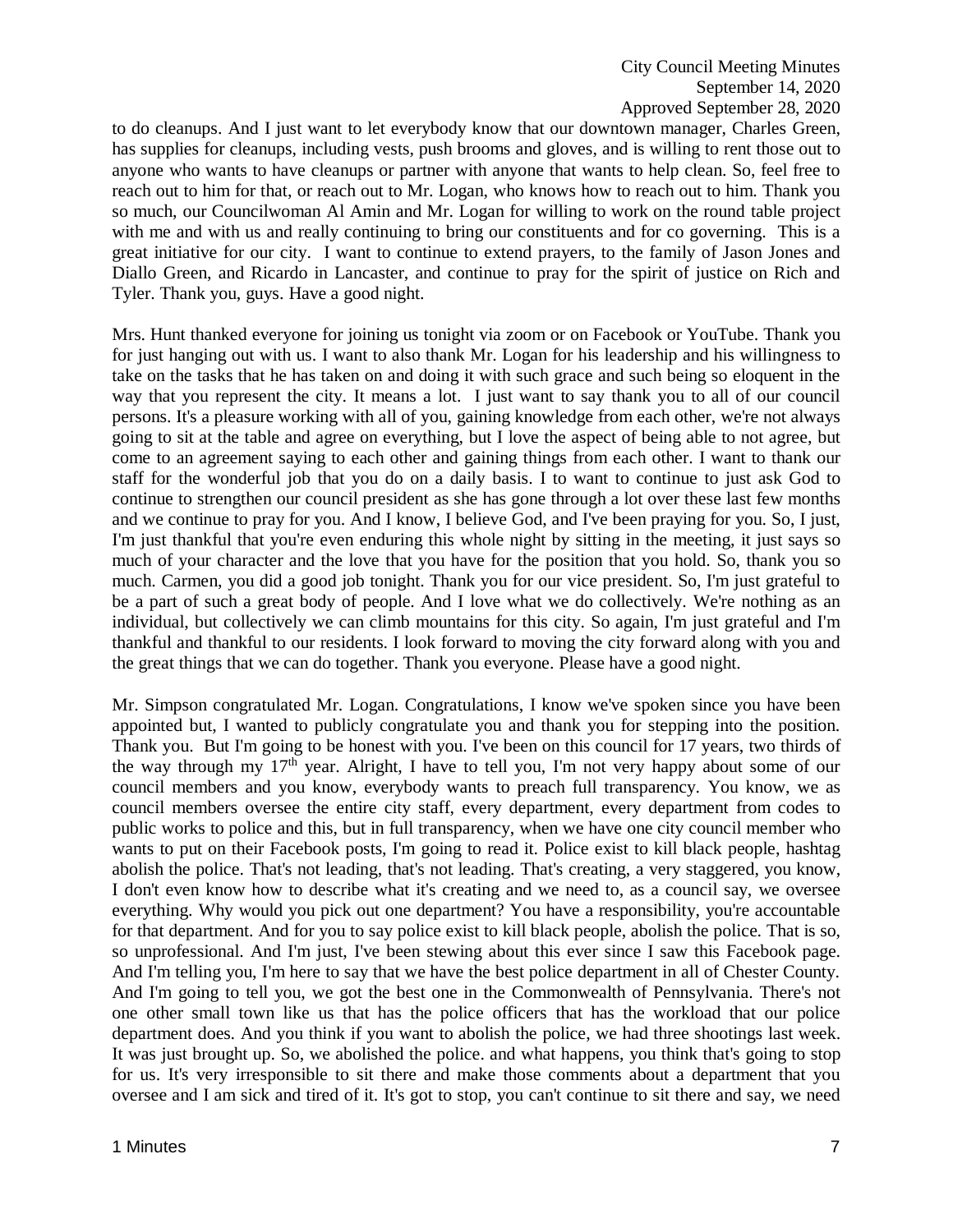full transparency and then make those comments like you do on Facebook. I'm telling you, I'm proud to represent the city. I'm proud to represent our police department and I'll be there till the end. You're not getting rid of me. I got three more years ago and I'm going to do everything I can to fight you for you saying those comments about our police department.

President Lavender-Norris thanked everyone for tuning in tonight and supporting the city and watching the meeting.

Vice President Green stated I hope that the residents, if any questions that they may have, that they submit them, so that they can get answers and be satisfied on whatever their situation may be. I just want to thank Mr. Logan, I think you're doing a fine job as our city manager, and I'm just very, very pleased with the way that you present yourself and the things that you brought to council tonight, and even the challenges that you gave us. We are rising and we are moving forward and I'm just so grateful. I'm grateful to the chief because when the incident first occurred, when we had the protest regarding George Floyd and they had a meeting at New Life in Christ, I spoke with the Chief after that meeting and, he expressed willingness and wanting to sit down and have a round table kind of thing with the residents. So, I really appreciate you Chief, for wanting to participate in that. I just want to say that in spite of everything, when it comes to obeying the law and doing the things to stay out of trouble and our police officers responding to stuff, we have a lot of great things that are shared on a daily basis of good things that our police department is doing. We've not always had a great department like we have now under the leadership of Chief Laufer and his willingness to sit down and to be transparent with the residents, to look at situations, and I'm not saying that everything is perfect, but I do want to commend him for the willingness to sit down and talk. Each and every time that I've contacted the chief regarding an issue that a resident might've had during an arrest or during a citation, the chief has always taken the time and the willingness to contact that person and have a discussion with them, to give them more information and to inform them and handle it, whatever the situation might be. So, I'm excited about this round table, and I'll tell you if there's anything that I could do to get off on Tuesday, the 29th to be there. I will be there, but right, as of now, I'm not sure if I'll be able to participate. I'm just grateful for where we are in this day in time. You know, I just ask that the residents, the people that are watching tonight, that we continue to rise our city up, that we continue to pray one for another, that we pray against this gun violence that we pray against this thing that's in our community. You know, we, we've had a lot of lives lost here. A lot of young men who have been gunned down in our community. And I just think that that's an issue that needs to be addressed, that we need to figure out what has to be done. You know, we have all these monuments all over the city where, you know, you'll see, , bears and balloons and stuff that we're putting up to recognize and acknowledge and memorialize where someone was shot. You know, one of the things that I would like to propose to council for us, it's just a consideration, that we make a Memorial in the city and put the Memorial in one of our parks. But I think that most importantly, that our hope that one of the things that comes out during this round table is that we discussed the gun violence in our city, that we discuss the things that are happening, you know, in spite of everything that's going on nationally, it's a travesty and it's, it's a shame, and we need forum in our police departments throughout the United States, that people are accountable for their actions and, you know, laws are created to protect people, but at the same time, I got to look at what's in my face right here. You know, I got to deal with what's in my community right here. And what's in my community right now is gun violence. And I just think that that's an issue that we need to look at, we need to address it. You know, we need to call it whatever it is. We need to figure out what we need to do as a community, because we are rising, we have developers coming in. We have businesses coming in. We've got the great news about our train station becoming active, a brand-new train station, and, you